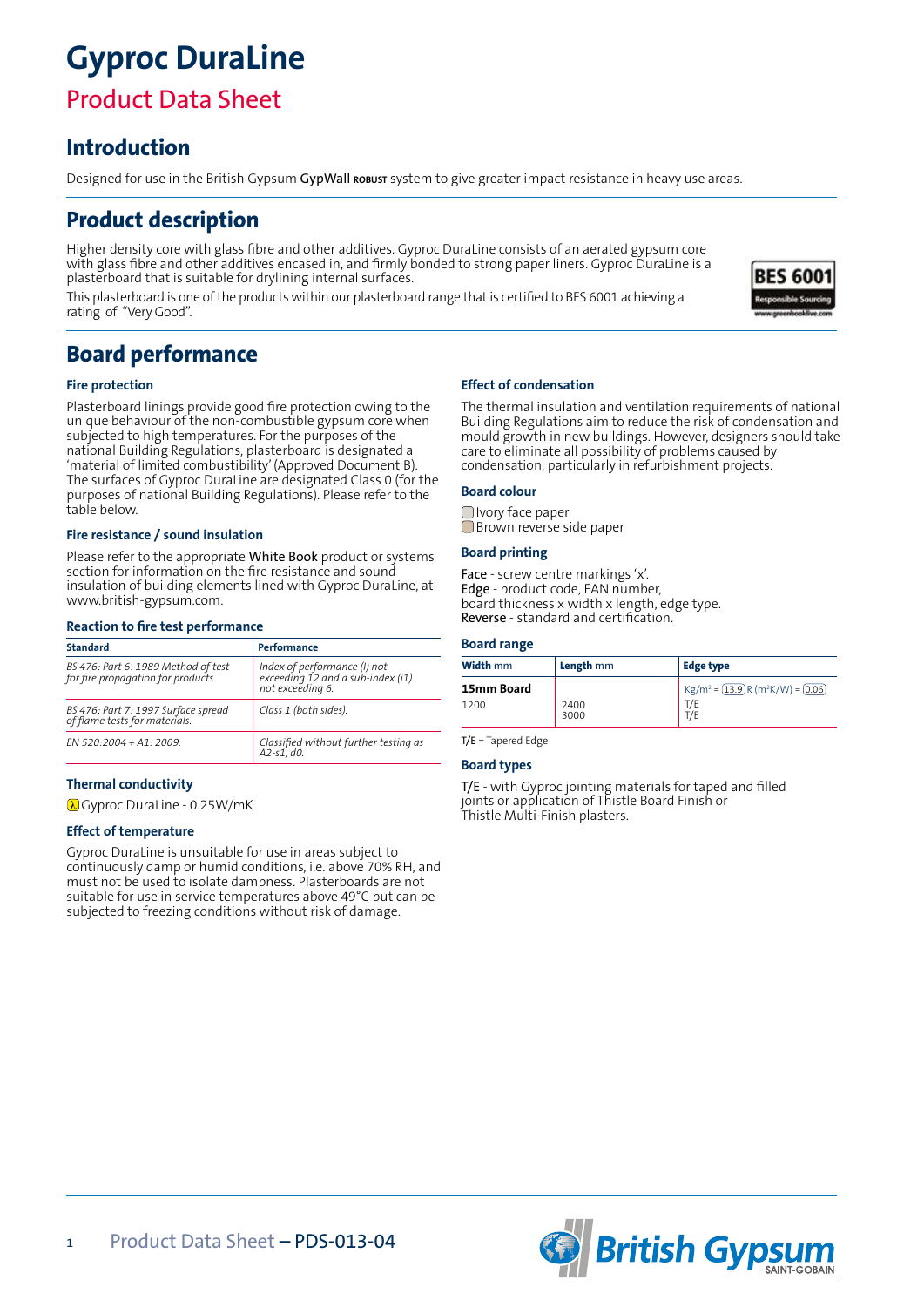### **Application and installation**

#### **General**

It is important to observe appropriate health and safety legislation when working on site i.e. personal protective clothing and equipment, etc. The following notes are intended as general guidance only. In practice, consideration must be given to design criteria requiring specific project solutions.

#### **Handling**

Manual off-loading of this product should be carried out with care to avoid unnecessary strain. For further information please refer to the Manual Handling section of the Site Book or Manual Handling Guide, available to download from www.british-gypsum.com.

#### **Cutting**

This product may be cut using a plasterboard saw or by scoring with a sharp knife and snapping the board over a straight edge. Holes for switch or socket boxes should be cut out before the boards are fixed using a utility saw or sharp knife. When cutting boards, power and hand tools should be used with care and in accordance with the manufacturers' recommendations. Power tools should only be used by people who have been instructed and trained to use them safely. Appropriate personal protective equipment should be used

### **Fixing**

Fix boards with decorative side out to receive joint treatment or a skim plaster finish. Lightly butt boards together. Never force boards into position. Install fixings not closer than 13mm from cut edges and 10mm from bound edges. Position cut edges to internal angles whenever possible, removing paper burrs with fine sandpaper. Stagger horizontal and vertical board joints between layers by a minimum of 600mm. Locate boards to the centre line of framing where this supports board edges or ends.

#### **Plastering**

The face (ivory) of Gyproc DuraLine can be plastered with either Thistle Board Finish or Thistle Multi-Finish. There should be the minimum of delay between completion of the lining and the commencing of plastering.

#### **Jointing**

Gyproc jointing materials produce durable joint reinforcement and a smooth, continuous, crack-resistant surface ready for priming and final decoration. A number of jointing specifications are available to suit the board type, method of application, and site preference.

#### **Decoration**

After the joint treatment has dried, decoration, including any decorator's preparatory work, should follow with the minimum delay.

### **Product standards**

*EN520: 2004 + A1: 2009 Gypsum Plasterboards, definitions, requirements and test methods*

Type D: Gypsum plasterboard with control density

These boards have a controlled density, with a face to which suitable gypsum plasters or decoration may be applied. This enables improved performance in certain applications to be obtained.

Type F: Gypsum plasterboard with improved core adhesion at high temperatures.

Plasterboard with a face to which suitable gypsum plasters or decoration may be applied. These boards have mineral fibres and/or other additives in the gypsum core to improve core cohesion at high temperatures.

Type I: Gypsum plasterboard with enhanced surface hardness.

These boards are used for applications where higher surface hardness is required. They have a face to which suitable gypsum plasters or decoration may be applied.

Type R: Gypsum plasterboard with enhanced strength.

These boards are for special applications where higher strength is required and have both increased longitudinal and transverse breaking loads. They have a face to which suitable gypsum plasters or decoration may be applied.